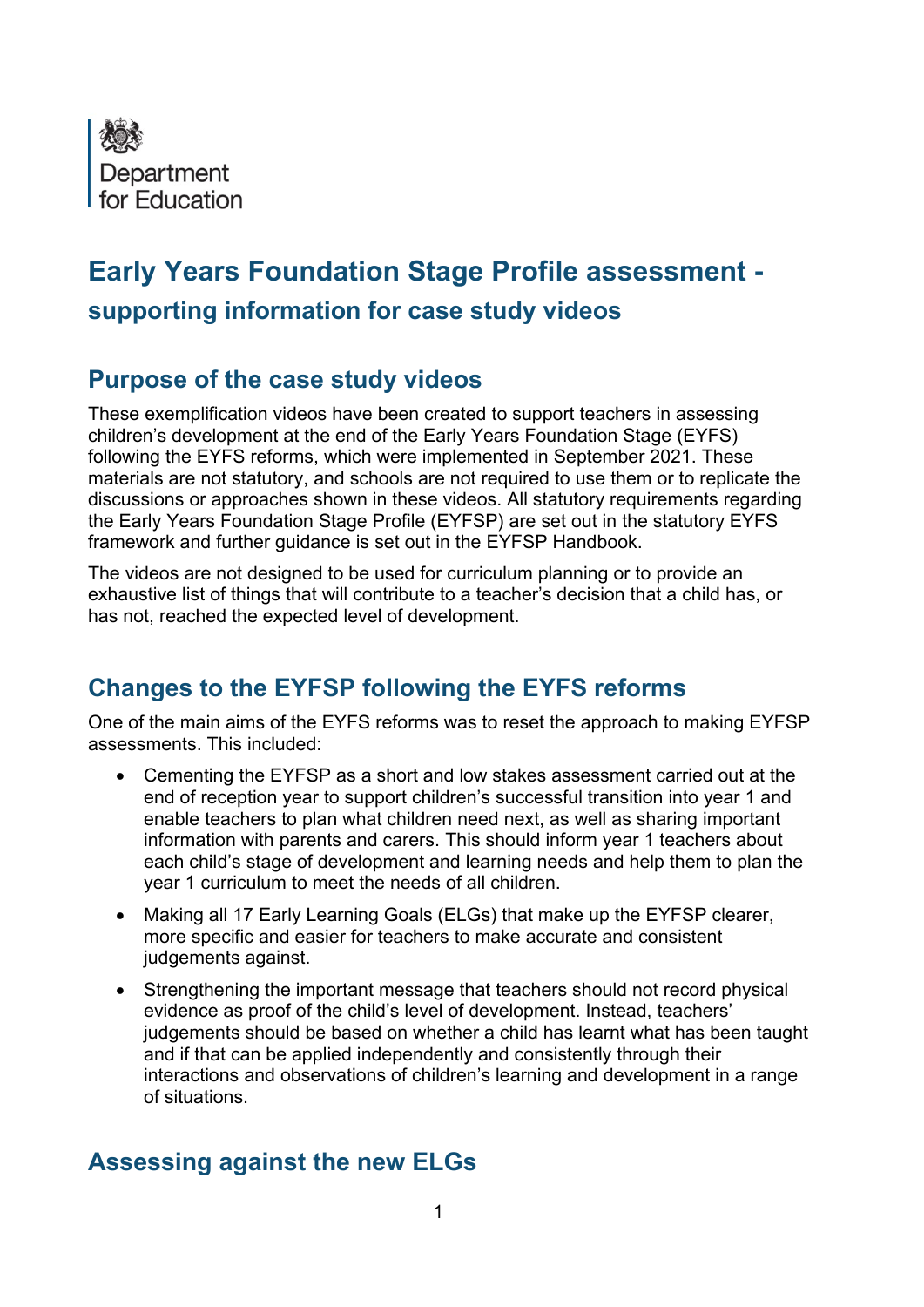Following the EYFS reforms, teachers are no longer required to assess whether or not a child is 'exceeding' the ELGs. Instead, teachers should decide whether each ELG description best fits the child's learning and development and whether they are meeting or not yet meeting the expected level by the end of reception year. This does not require tracking progress towards each ELG or recording judgements throughout the year.

The best-fit model requires practitioners to consider the whole of each ELG description when making these judgements. 'Best fit' does not mean that the child has equal mastery of all aspects of the ELG. Teachers should not 'tick off' the bullet points one by one but should use their professional judgement to determine whether each ELG in its totality best fits the child's learning and development.

#### **Moderation**

Following the EYFS reforms, external local authority moderation of the EYFSP is no longer statutory and will not take place. Local authorities must ensure that a full and complete set of data is submitted to the department for the schools in each area, but they are not required to ensure the accuracy of teachers' professional judgement.

It is for individual schools to decide their approach to moderation of EYFS profile assessments. Moderation should be a collaborative process with colleagues, for example discussing what they know about a sample of children's development with other EYFS teachers and practitioners or a year 1 teacher. This does not require collecting or recording unnecessary evidence or tracking children against the ELGs throughout the year.

# **Use of EYFSP data**

The purpose of the EYFSP is to form a professional dialogue between reception and year 1 teachers about an individual child and to inform parents about their child's development.

Leaders should not use the EYFSP as an accountability measure for schools or for teachers and it should not be used to provide a baseline for progress measures. Schools will not be held to account on their EYFSP data by Ofsted.

At national level, the EYFSP dataset will continue to give an overall picture of early years children's development and needs.

## **Case study videos**

The seven case study videos show teachers, leaders and support staff having professional discussions about an individual child's holistic development in order to assess whether they have reached the expected level of development at the end of reception year. The teachers model behaviour, including:

• Using their professional judgement and knowledge of each individual child's holistic development to focus the discussions, as well as contributions from other members of staff. Physical evidence is not produced to demonstrate that a child has met or not met a specific ELG.